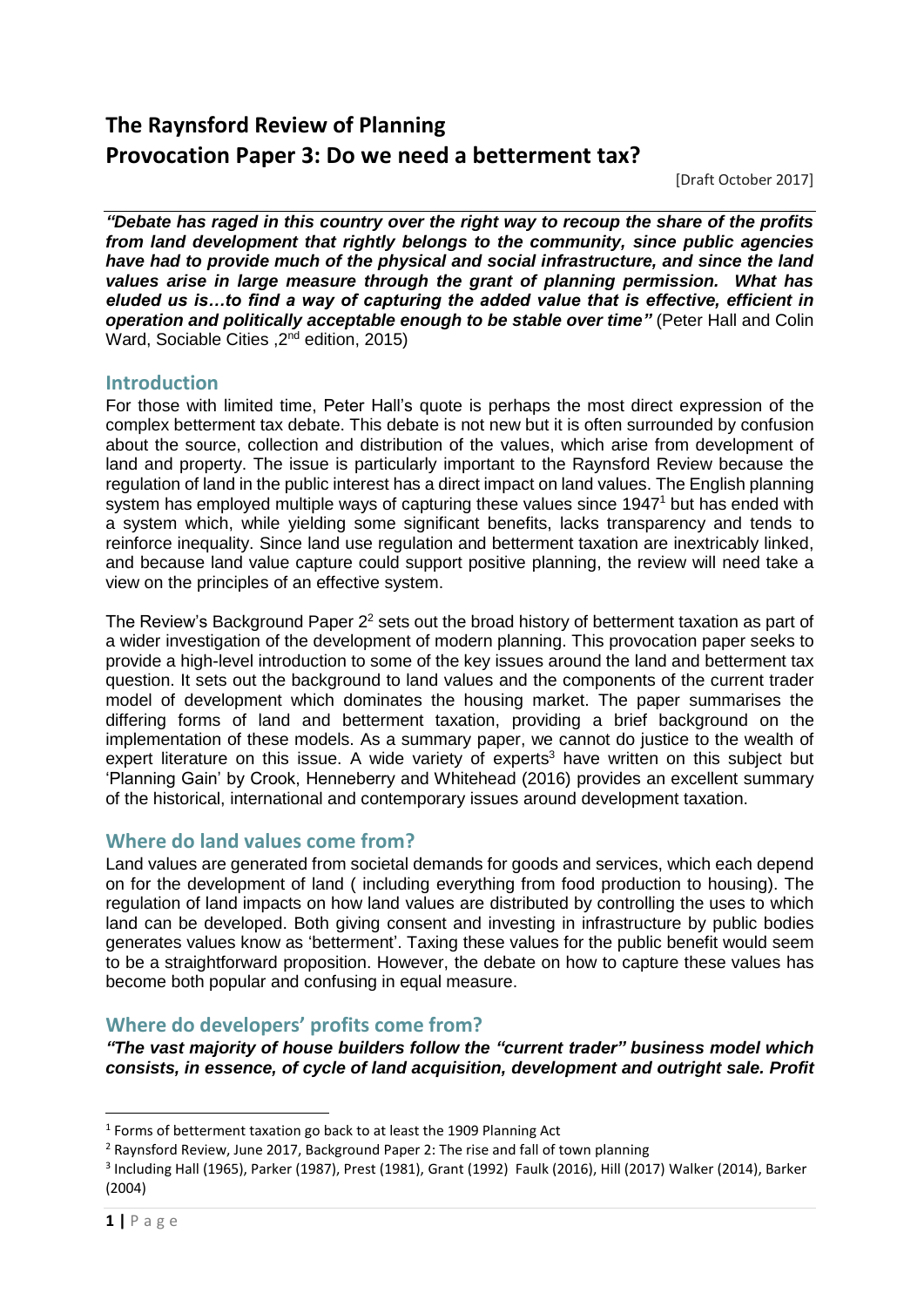#### *is the margin between sale price and development costs; the developers retain no longterm interest in the property" 4* .

Development costs are made up of range of factors, from materials and labour to the cost of land<sup>5</sup>, borrowing and planning requirements. The cost of borrowing can be higher for developers because of the perceived risks of the planning and development process. (There is an active debate about the extent of this risk. While market volatility is a real risk, the claim that regulation generates risk is less compelling in the context of 80% — plus approval rates for housing schemes of which more than 80% are approved on time<sup>6</sup>.) After accounting for all of these costs, housing developers often seek profits of between 20% to 30%. This is relatively high in relation to other major domestic commodities, a factor that the industry say reflects the inherent risk in the business.

Many of challenges of the planning system on quality, affordability and long-term stewardship flow out of this dominant development model, but two issues are particularly relevant for the land tax question:

- 1. In theory if higher requirements are placed on developers for quality outcomes then developer will seek to preserve their profit margin by paying less for land.
- 2. The commercial expectation of relatively high profit margins means that developers will simply not build if requirements or taxes are set at too higher level. This is at the heart of the NPPF viability test, which was written specifically to support the current trader business model.

In short, it matters when the burden of taxation falls between landowners and developers. It also matters that methods for land value capture are understood before land is purchased or optioned. Finally, any debate about the current trader business model needs to consider that the model is subject to very substantial public subsidy through direct support for owner occupation through schemes like Help to Buy and through wider investment in infrastructure where the costs are not fully met by the private sector.

# **Getting to the heart of betterment**

Betterment value results from the actions not of the landowner but of a public authority. The best description of the betterment question remains the 1942 Uthwatt Report. Previously described as the 'unearned increment', betterment values arise continuously across society by the provision of public services. The most obvious example is through the provision of new transport infrastructure leading to increased property prices. Transport for London has explored mechanisms for capturing these values including TiF.

Betterment also occurs through any system of land use control where the right to develop land rests with the state rather than with the landowner. Gaining planning permission from a current use to a new- and higher-use value changes the price of land. This change can be up to 100 times the current use value of the site.

It is worth reinforcing the legal reality that development rights were nationalised in 1947. **Landowners do not own the right to develop their land.** It follows that they have no legal 'right' to the value created by the grant of permission. This was the powerful logic of the 1947 betterment taxation regime, which recouped betterment at a rate of 100%. The subsequent practical experience illustrated that this logic was unworkable in a market economy where the supply of land depended on willing sellers. That is why extreme care is needed when setting

 $\overline{a}$ 

<sup>4</sup> The Callcutt Review of House Building, HMSO (2007)

 $5$  The cost of land as a proportion of the development cost has risen over time.

<sup>6</sup> According to DCLG statistics on planning applications decided, granted, performance agreements and speed of decisions on major and minor residential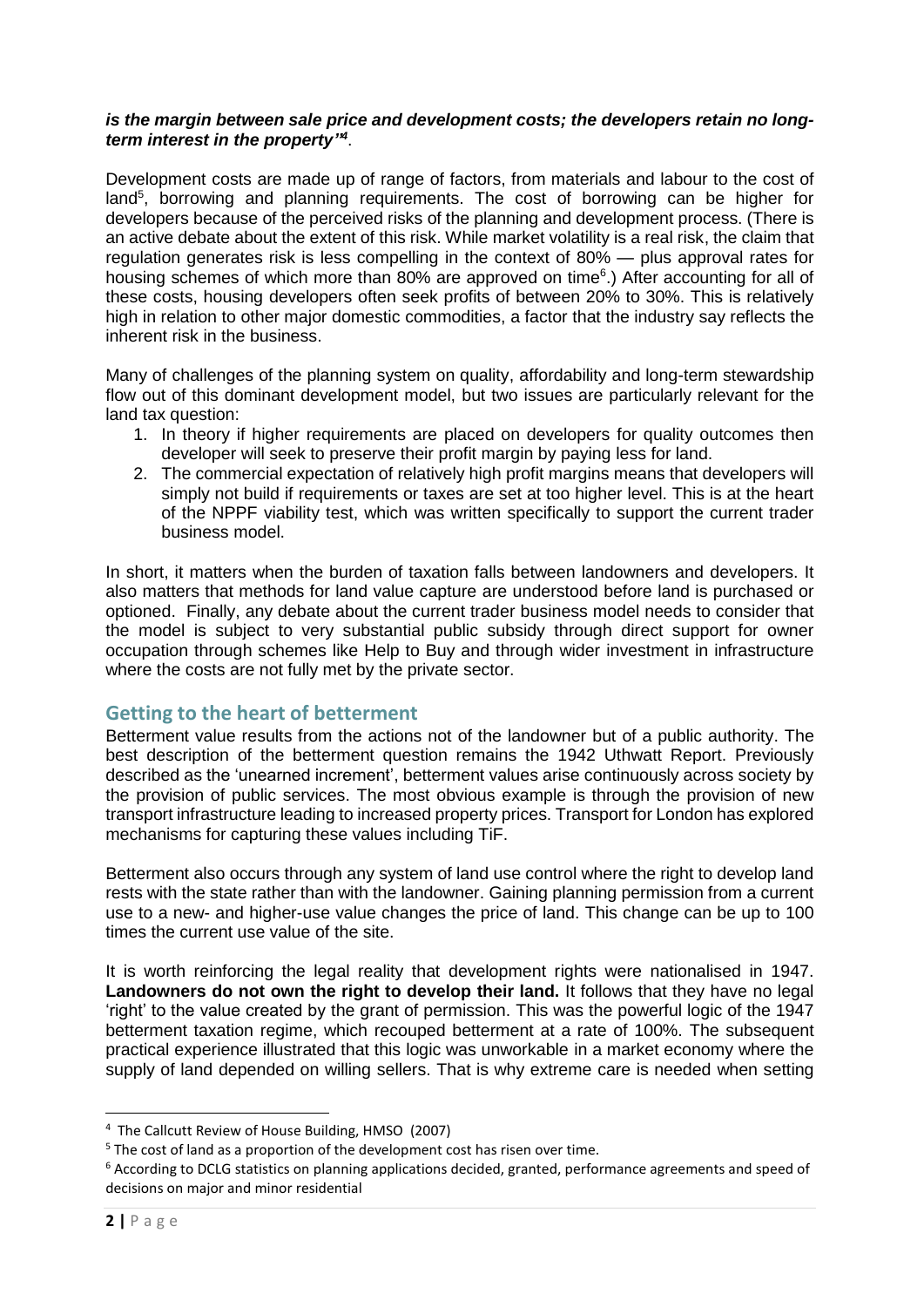the level of any tax or charge at a rate which does not extinguish the land market and/or give public authorities a much greater role in development.

It is also important to recognise that land value uplift is not an abstract 'money tree' which can be tapped for public good. Such values depend on wider societal demands for development, and any intervention in the market to recoup these values will impact on market conditions for land. Finally, the development of land is special and unlike most other commodities. No development happens without a relationship between the public and private sector in terms of wider patterns of infrastructure. Nothing but the most minor forms of development can be seen to be purely a private sector-dependent operation.

# **Four models of land tax**

In simple terms, we might distinguish between the four models of land value capture which have been deployed in the UK.

#### **1. The general model.**

Land/property taxes as a general aspect of wealth and income tax seeking to recoup the overall increase in the value of land and property.

A range of taxes already exist which imperfectly capture aspects of land and property value. Income tax, capital gains tax and corporation tax are capable of recouping the wealth generated by land. Council tax is closely associated with property value but the most direct measure is in fact Stamp Duty Land Tax (SDLT) which relates to both property and land over certain thresholds. This tax is payable by the buyer of land and so only applies when a transaction takes place. It is fair to say that, taken together, this regime is less than coherent and does not deal efficiently with the kinds of betterment value discussed below.

#### **2. The garden city model**

The capture of rising land and property values that results from the development of land for higher-value uses.

This capturing of development values and their mutualisation for the benefit of the community through control of leaseholds and rents was at the heart of the garden city conception of development deployed at Letchworth It is the distribution of values which is unique and mechanism of 'capturing the value' is through the direct control of the development process through a mutualised development company.

#### **3. The Uthwatt/new town model**

The direct taxation of betterment values accruing to landowners from the investment decisions or development consent of a public authority.

These two ideas are interdependent but have led to two distinct mechanisms for capturing betterment values:

a. The 1946 New Towns Act model: The 1946 model allowed a development corporation (DC) to purchase land at its current use value and to use the profits of the development process to finance infrastructure and pay debt. Values were derived by both forms of betterment described above and rested on the use or threat of compulsory purchase. The model proved highly successful until changes to the compensation code in 1959 introduced 'hope value' into the compensation formula, giving landowners a much greater share of the betterment. This is the model most discussed today and is at the heart the NEF/Shelter/Centre for Progressive Capitalism/ TfL policy proposals. (There are important graduations of this model, including John Walkers' work around SLICs, which rely on the power of a public authority to trade development certainty for landowners against deferred payments for land.) This form of land value capture is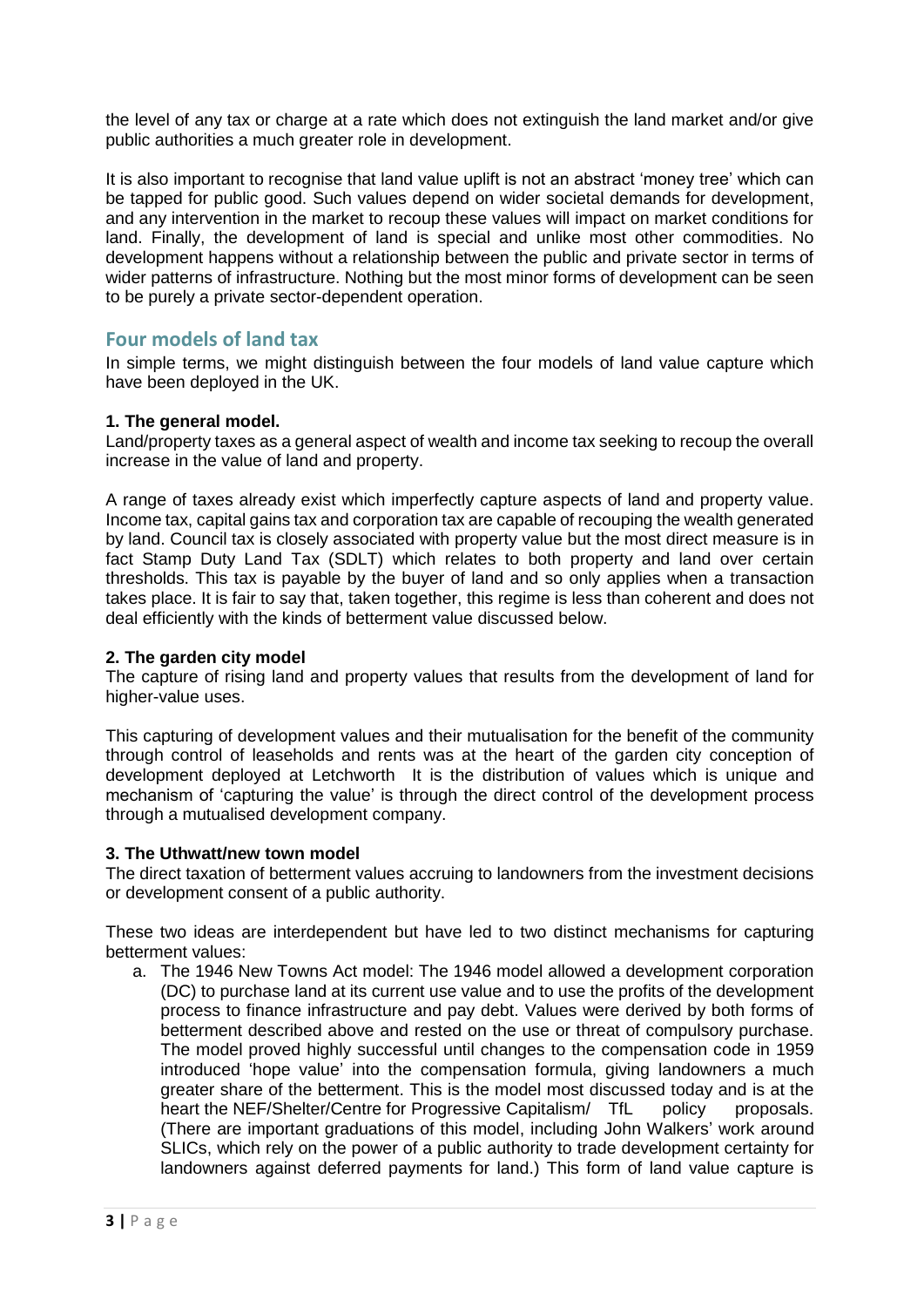popular and relates to other European models, being politically more acceptable by limiting the tax to particular kinds of development in particular places. The powers of DCs still exist but, despite some changes to the compensation code, the issue of hope value **has not been dealt with**, neither does this model have any capability to spatially redistribute resources<sup>7</sup>.

b. The 1947 development charge model based on the recommendations of the Uthwatt Report. This model was a general development charge (with exceptions) designed to ensure both a fair distribution of development values and reduce land speculation. The method was to tax any increase in land values generated by the grant of permission at 100%. The money was collected centrally and distributed to support development by a central land board. The 1947 model could have been much more significant in overall income generation than the 1946 approach and was capable of having a redistributive effect.

# **4. The contemporary 'planning obligations' model**

The final end of any form of national approach to betterment taxation came in the 1985 budget when the remaining elements of development charge were removed from the capital gains tax formula. There then followed an almost 20-year gap before Kate Barker's 2004 recommendations for a 'Planning Gain Supplement' reignited interest in explicit attempts to tax landowners at the point permission was granted. Barker articulated the same basic call for tax on the windfall of betterment values accruing to land owners<sup>8</sup>. After much debate and scrutiny this system was not introduced partly because it was perceived to remove local flexibility.

Instead an ad-hoc system of legal agreements has evolved around Section 106 agreements. These agreements are contracts between the developer and the LPA, and can involve lengthy negotiations and provide highly variable yields to localities<sup>9</sup>. You simply get much less 'planning gain' in low demand areas. Section 106 agreements, which can include in-kind provision of affordable homes, are generally related to development costs rather than values and can be viewed as charges or 'impact fees' rather than taxes. The costs accrue to developers rather than landowners. Section 106 agreements are, therefore, in principle, regressive taxation mechanisms and are inefficient in terms of capturing betterment because they tax development values rather than land values. Section 106 agreements survived the introduction of CIL with some restrictions, and crucially they appear to yield much greater levels of direct and in-kind benefit, particularly in relation to 'affordable' housing provision. In 2011/12 the total value of 106 agreements in England was estimated to be £3.7 billion, a reduction from £4.80 billion in 2007/08<sup>10</sup>. The increasing dominance of the NPPF viability test along with the power to renegotiate affordable homes may have reduced this figure.

Widespread concern about the lack of transparency of Section 106 agreements for the public and the transaction costs for the private sector led to the development of a more codifiedimpact-fee approach in the CIL regime introduced in 2008. Again, the stated logic of CIL was not to tax betterment but to provide funds for infrastructure costs that resulted from the impacts of new development.

The CIL regime was comprehensively reviewed in late 2016 by a review group led by Liz Peace<sup>11</sup>— and two headlines seem particularly relevant to the Raynsford Review. First, by October 2016 only 130 LPAs had CIL charging regimes, and these were focused in high-

 $\overline{a}$ 

<sup>&</sup>lt;sup>7</sup> In theory LPAs could still act as master developers on land they have allocated in their development plan.

Disregard for the scheme applies to such allocations but the issue of hope value would still apply.

<sup>8</sup> Barker,2004 p.7)

<sup>&</sup>lt;sup>9</sup> See Crook et al (2016), page 185, Table 7.1

<sup>10</sup> DCLG, (2014), Section 106 Planning Obligations in England, 2011-12. Report of study

 $11$  The CIL Review Group, (2016), A new approach to Developer Contributions.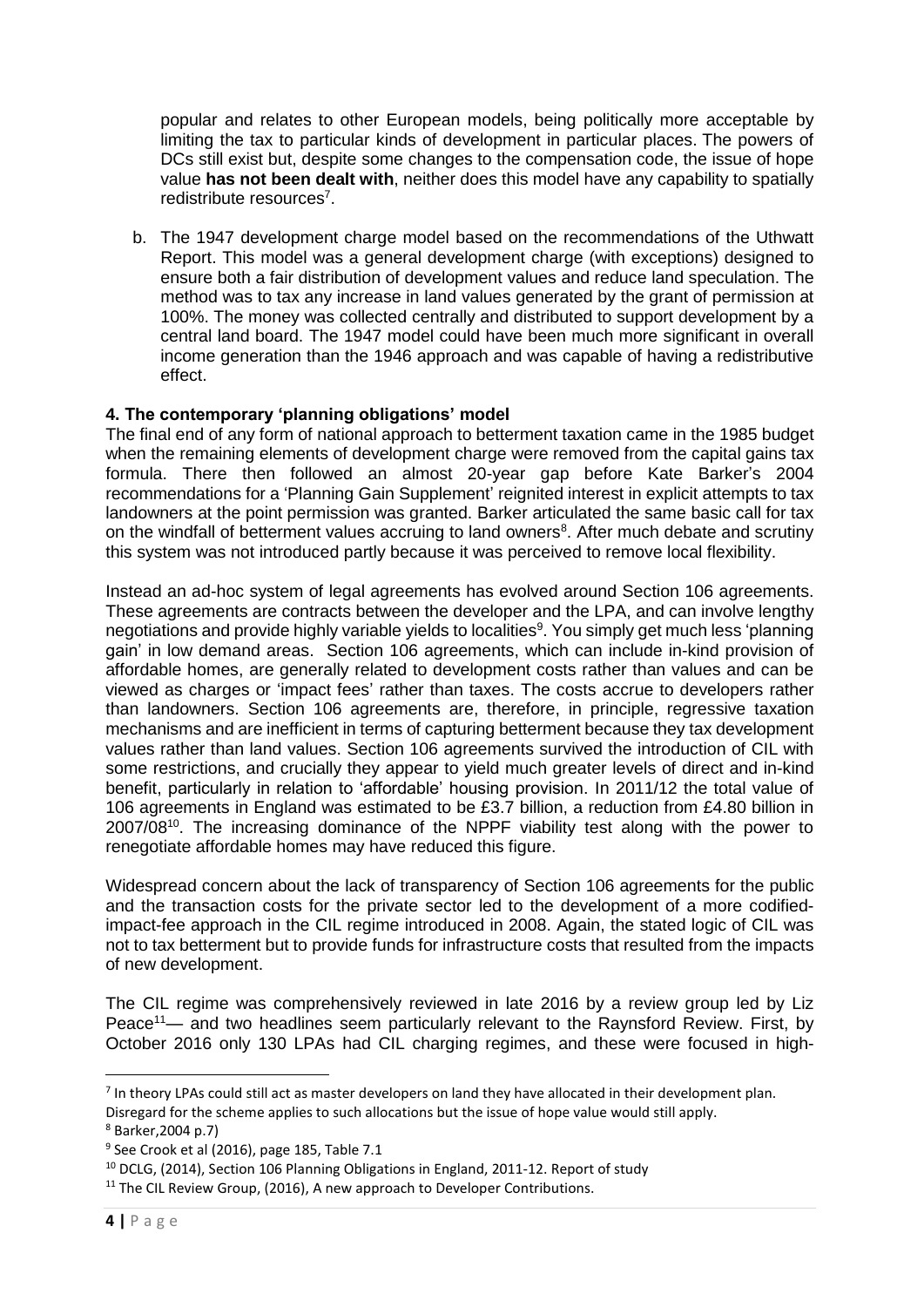demand areas. Many low-demand places have no scheme and no intention of applying one. Second, the amount generated by CIL was much lower than anticipated, with an expectation that it might yield between £470 and £680 million p.a., whereas by March 2015 it had yielded £170 million. The estimate of the contribution of CiL to local infrastructure is between 5% and 20%<sup>12</sup> of the total cost.

This picture reinforces two significant points:

- 1. The current method of recouping development values relies on the voluntary implementation of CIL and the ad hoc use of Section 106. Both are regressive taxation measures.
- 2. The approach does not cover the cost of the majority of infrastructure investment and must be provided by public sector<sup>13</sup>. Given that house building is also subject to very significant public subsidy, it is interesting to reflect on the wider question of fairness between taxpayers and those who profit from betterment values.

Both Section 106 and CIL charging schemes must be set in the policy context of the NPPF viability test, which preserves the expectation of high developer profit margins. The CIL review group recommended changes to CIL and Section 106 regimes to reduce complexity and distinguish between a low-level flat rate charge and bespoke measures for larger sites. The team was not given the brief to go beyond the impact fee regime nor to consider the regressive nature of the system.

For completeness, it is also important to note that some commentators have argued that the simplest and most direct method of capturing development values is to set ambitious policy in local plans for a range of public goods. These requirements will have the effect of driving down land prices in the way described above. This is a powerful proposition but questions remain about how it might operate in the context of viability testing and in the ongoing conversation about legal weighing of the development plan.

Trying to summarise our current approach to land value capture is not easy. A range of taxes and charges relate to development values falling at different stages of the process and on differing players. We no longer apply the second and third taxation models set out above, so in practice we have a combination of general taxation measures which relate to land values but do not focus specifically on betterment, and on impact fees which, while both inefficient and regressive, do yield substantial sums. However, the framework does not appear to yield enough return to cover the costs generated by development in terms of wider infrastructure. This contributes to one the strongest criticisms of the planning system: that it can't drive effective delivery by unlocking sites, which need upfront infrastructure investment. All of this suggests a failure to effectively balance the needs of society and taxpayers with the needs of landowners. **The prize amongst all this detail rests in aligning a betterment tax regime and planning regulation to enhance the delivery of high-quality outcomes.**

# **Implementations issues past and present**

While in principle land value capture is fair and logical, there have been a set of important implementation issues. The Review team is examining international examples which demonstrate the practicality of differing approaches, but there are also three dominant lessons from past attempts to introduce specific betterment taxation:

# **1. The rate of betterment taxation.**

Historically betterment taxation rates were based on the laudable principle that all the value created by the state should be recouped by it. Experience after the 1947 Planning Act illustrated that such a 100 per cent levy effectively killed off the speculative market in land, reducing supply

 $\overline{\phantom{a}}$ 

 $12$ The CIL review team (2016) A New Approach to Developer Contributions

 $13$  CIL is also subject to wider ranging exemptions and reliefs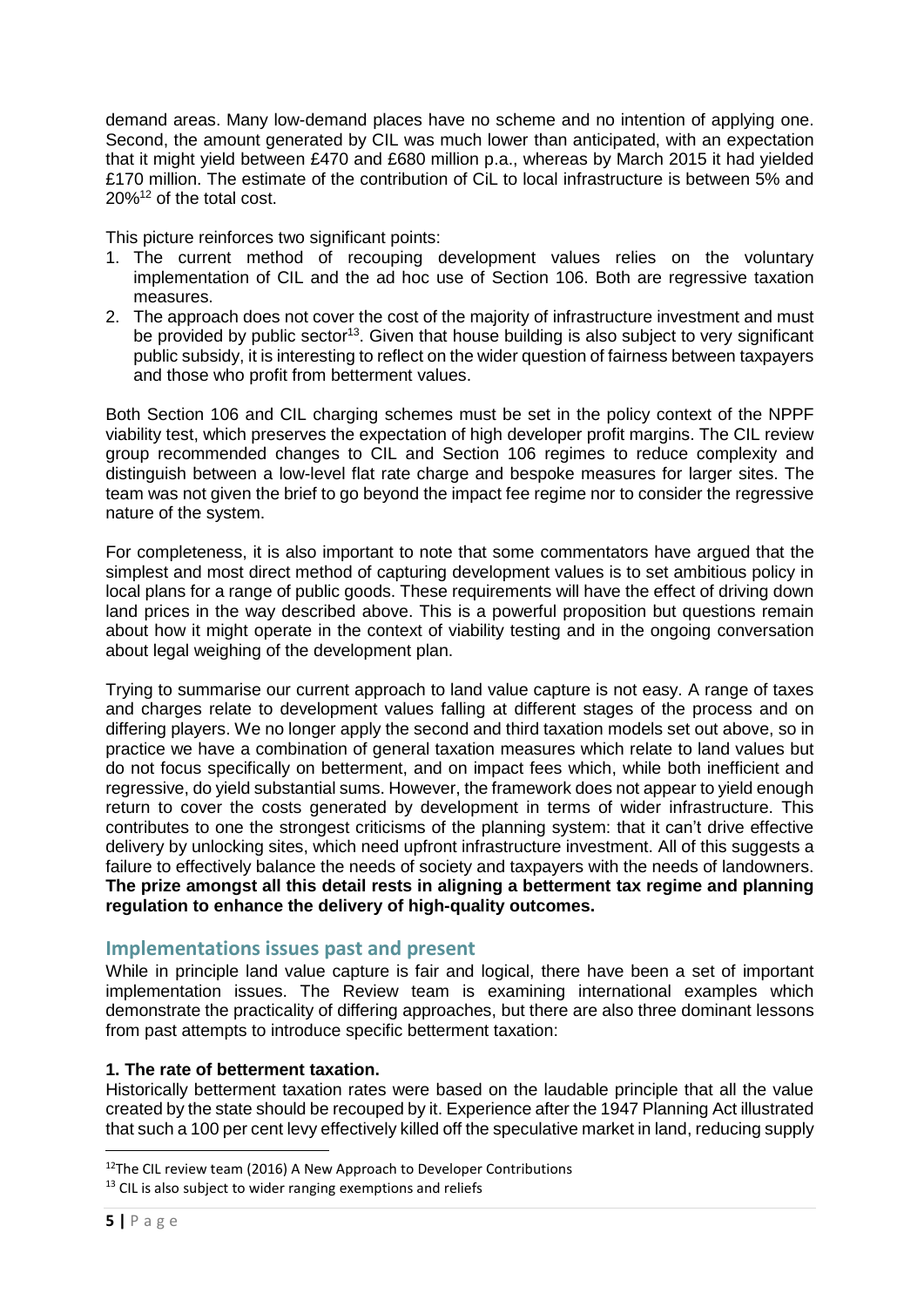to a very low level. One might argue that in an era when it was assumed that most development would be delivered by the public sector this was not a problem. The repeal of betterment taxation in the 1950s led to a resurgence of private sector development and it is clear that a future betterment tax would have to be set at a socially acceptable level. This figure would need take account of the fact that the private sector is already paying considerable and complex informal taxes through planning gain deals.

#### **2. A lack of cross-party consensus**

The reintroduction of betterment tax in the 1960s and again in the mid-1970s under several Labour administrations failed largely because the opposition made clear that they intended to repeal the legislation if they came to power. Landowners therefore horded land in the hope of receiving the full value later. In the future, it would be vital to have a consensual approach to setting taxation rates at levels which do not destroy the land market.

#### **3. Estimating land values**

Any betterment taxation system is founded on the ability to achieve accurate assessments of land values in particular localities and, potentially, for differing development sectors. Calculating land values is complex<sup>14</sup> but is already being achieved for commercial and taxation reasons which reflect regional variations.

# **The relationship between taxation regimes and the status of development plans**

There is very useful literature<sup>15</sup> on the international approaches to land tax, but this commentary notes the difficulty of transposing approaches, which are often based on zonal planning systems, into the discretionary English system. Taking forward the German system, where land values are frozen at current use value when allocated in plans, would be more problematic for an English system where the plan has a lesser status in final decisions. The point here is that there is an interesting and potentially positive benefit from strengthening the status of the local plan in terms to the certainty it might bring to new forms of betterment taxation.

# **The case for modern Betterment Taxation**

#### **Recouping a public asset**

The inter-relationship of the property development market and the land-use planning system as well as direct public investment in infrastructure creates a substantial and unrecouped public asset. This betterment asset should, as a matter of principle, be used prudently for the public good in ways which support public interest objectives. This is principally an issue of equity, but the use of such an asset for infrastructure has obvious benefits for the wider economy and society. Conversely, giving away betterment values to landowners drives a highly speculative land market which can reward inactivity and contributes to the adversarial culture of the current system.

#### **The social policy benefits of betterment tax**

Betterment taxation could influence the consumption of sites to achieve an environmentally and socially more benign land-use pattern by imposing graduated tax rates by, for example, zerorating social rent or using brownfield sites. This graduation would need to address the spatial variations in the strength of the property market; differences in the different elements of property development, for example between office and industrial development; and finally would need to be hypothecated so revenues were applied in a way to facilitate the regeneration of urban areas or mitigate environmental harm. The need to set betterment at a politically acceptable rate may also limit its effectiveness.

 $\overline{\phantom{a}}$ 

 $14$  Crook et al (2016)

<sup>15</sup> Ibid and see Faulk (TCP 2016)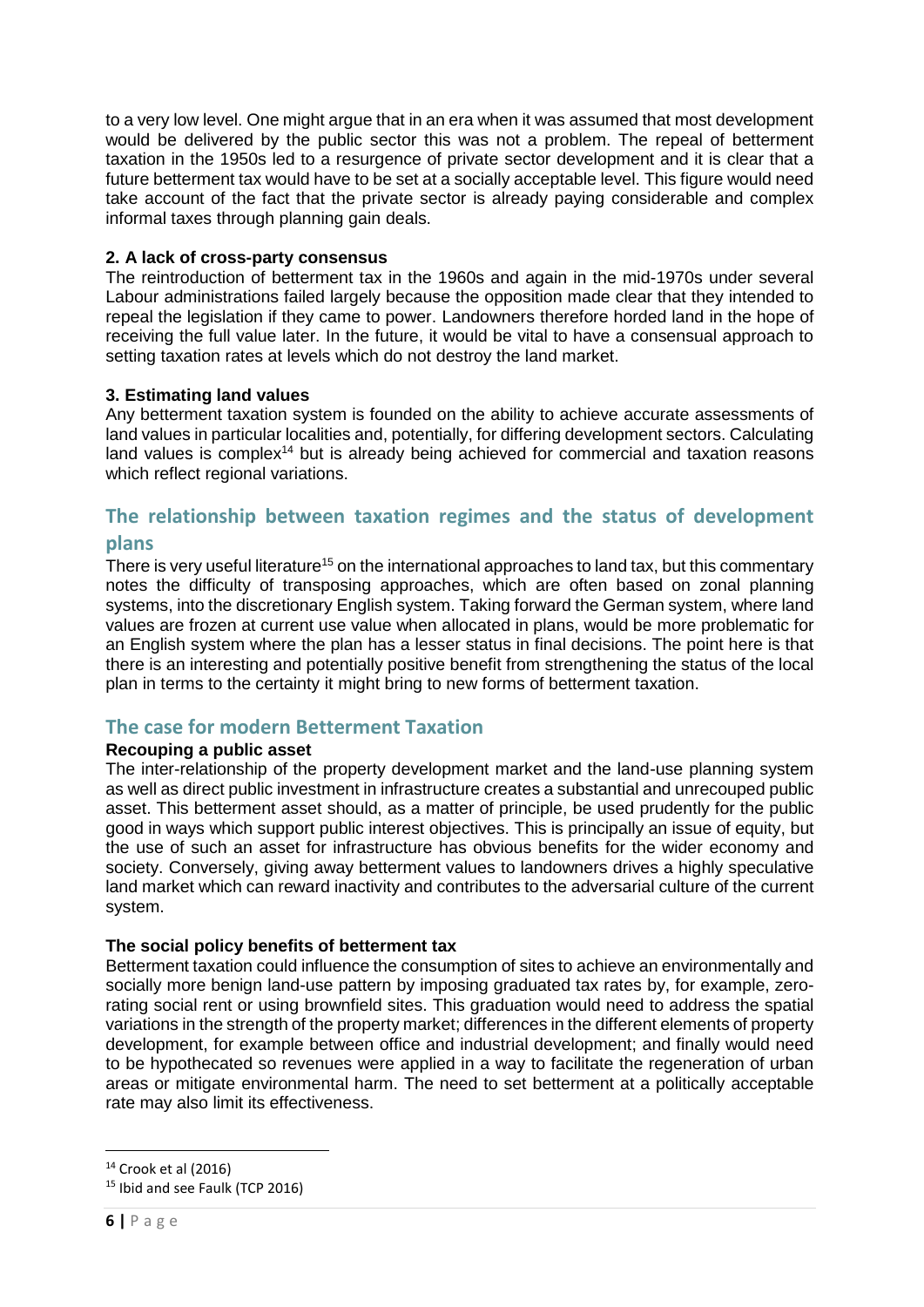#### **Reducing market volatility**

Some commentators have argued that betterment taxation may lead to a slight reduction in the cyclical nature of the property development market. Such a tax is likely to suppress volatility to some degree by decreasing the elasticity of supply of land.

# **The case against a betterment tax**

A betterment tax would impact on competitiveness. The degree of this impact is dependent on the rate at which it was established and how far graduation measures conflicted with market behaviour. It would also depend on where the tax burden fell. For example, if costs fell on land ownership interests rather than the built development industry, the effect on competitiveness would be reduced. The tax would need to overcome the very significant problem of establishing and collecting the true development value for each project, a process likely to create additional administrative burdens on the development industry. It should be noted, however, that considerable complexity and inefficiency already exists in the current system of planning obligations particularly with regard to the valuation of proposed developments.

# **Where next for betterment taxation?**

The Review team may wish to consider three principal land taxation approaches:

- 1. Impact fees which deal with specific consequences of developments.
- 2. Extension of existing general taxation instruments such as Stamp Duty or Capital Gains tax to capture betterment.
- 3. Betterment taxation both through a general charge and through the action of public authorities buying land at current use value.

# **The objectives of a new regime**

Development taxation could have five principal objectives:

- 1. Provide a way of mitigating the direct impact of development on infrastructure or the environment.
- 2. Recoup the betterment values created by the grant of planning permission or other investment by the state.
- 3. Encourage the objectives of sustainable development by reinforcing a set of 'good' behaviors such as support for the plan-led approach.
- 4. Be defined by progressive taxation principles requiring a redistribution of resources to support investment in regeneration.
- 5. Retain public legitimacy by being transparent.

# **The components of new system?**

Developing a new betterment tax regime requires more detailed analysis but if we assume a system must be progressive; efficient in focusing tax directly on those who accrue betterment (i.e. landowners); and retain some form of local flexibility, the system might have three components:

- 1. A flat-rate betterment charge levied on land owners at the point of planning consent and based on a modest proportion of the increase in value between current use and consented use. This is crudely the reimagining of the 'Planning Gain Supplement' proposed by Barker. Exemptions would apply to a wider range of minor domestic and commercial development. The revenue would be collected locally by LPAs and hypothecated for a broad range of development activities. A national infrastructure contribution would be paid by LPAs to Treasury to generate a fund to support investment and growth in areas in need of regeneration.
- 2. The continued ability for developers and LPAs to enter into Section 106 agreements on large sites where there were specific mutual benefits.
- 3. The greater use of development corporations to deliver large sites based on their ability to buy or CPO land without the application of speculative hope values. Instead landowner